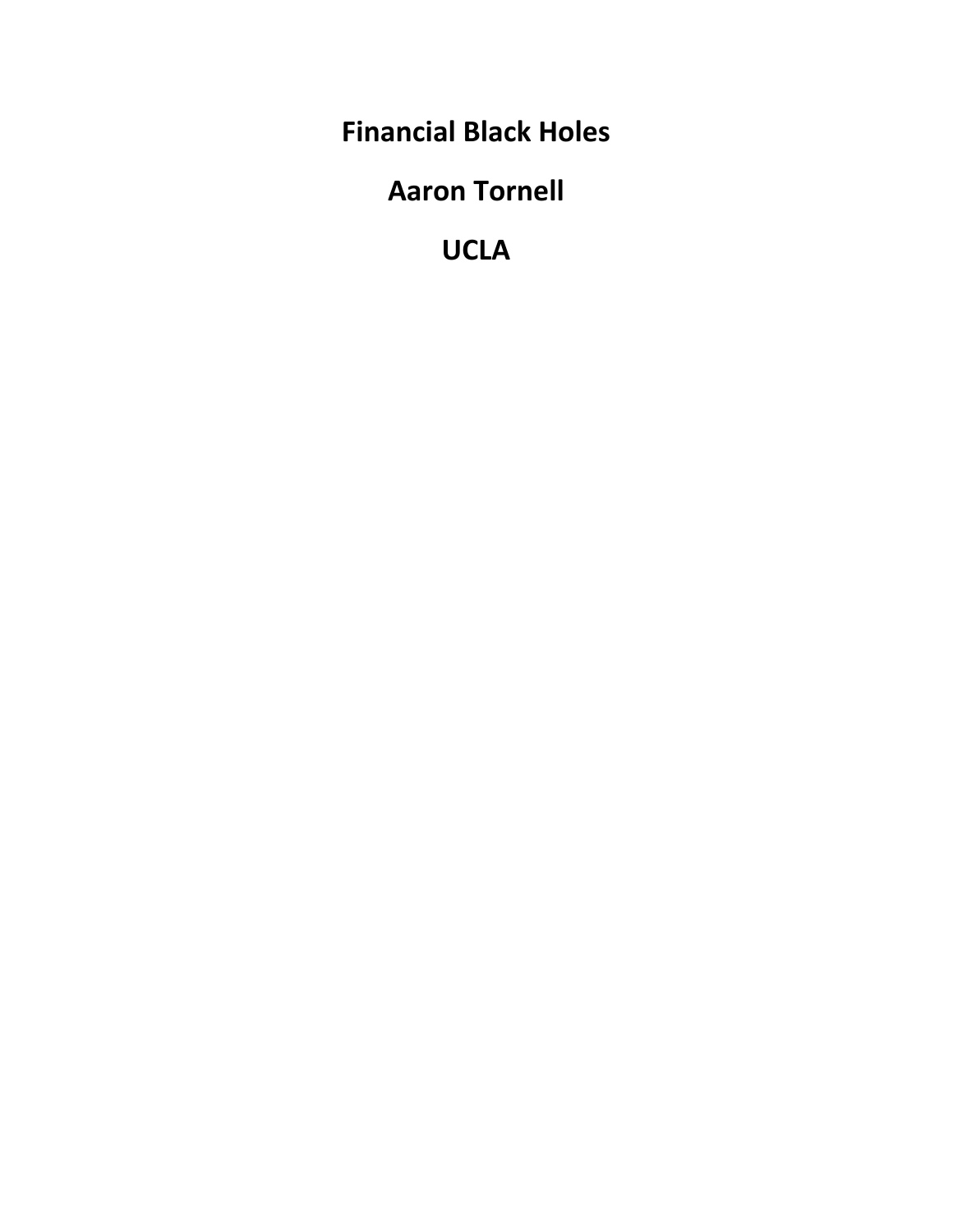The recent US crisis is a Financial Black hole

It is different than the  $3<sup>rd</sup>$ -generation financial crises

A **Financial Black hole** occurs when higher credit growth is associated with negative social returns

In 3<sup>rd</sup>-generation crises financial deepening and associated risk taking lead to higher average growth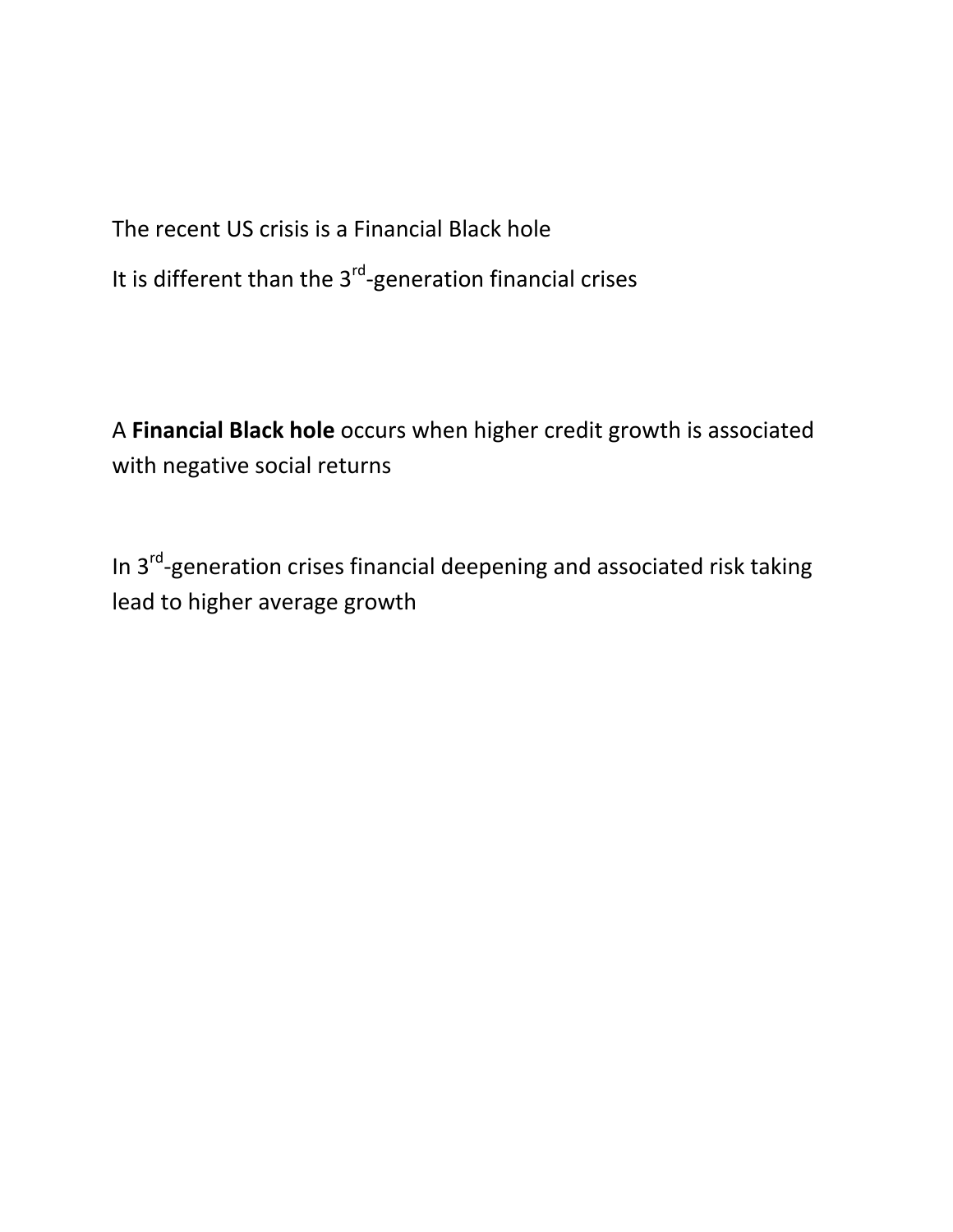We have learned that bailout guarantees are not just a theoretical curiosity. They occur the world over.

Given the presence of guarantees,

- Should financial regulation be heavy‐handed and aim at ensuring the financial system does not take on any kind of insolvency risk?
- Or should it be light‐handed and limit itself to ensuring private agents abide to their bilateral financial contracts?
- We argue that neither extreme is desirable. While preventing financial black‐holes is desirable, over regulating in order to prevent all financial crises is not, as it will drastically reduce access to credit and growth.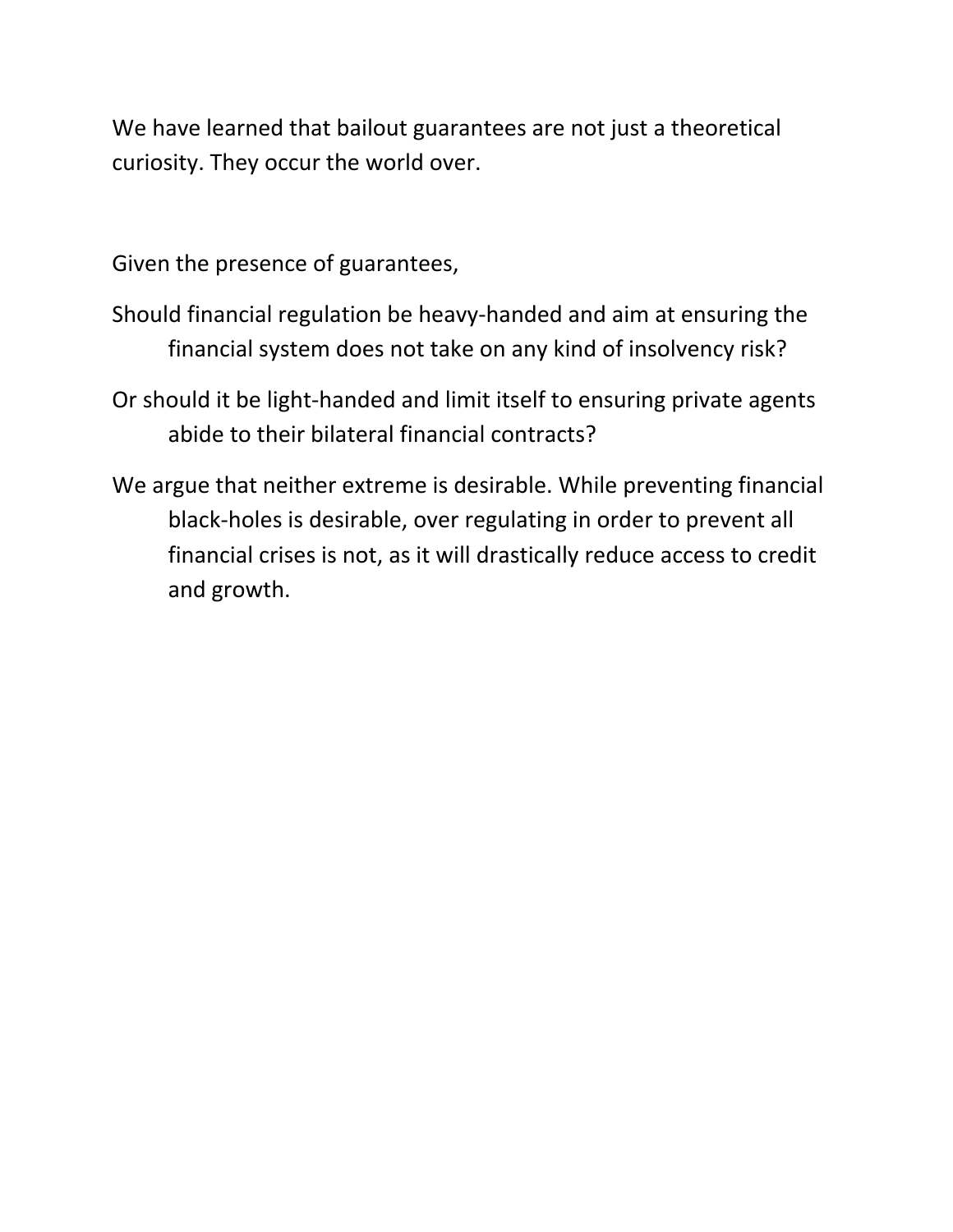We consider an economy where the financial system matters for production and bailout guarantees are present.

We characterize the degree of financial discipline and productivity under alternative regulatory regimes.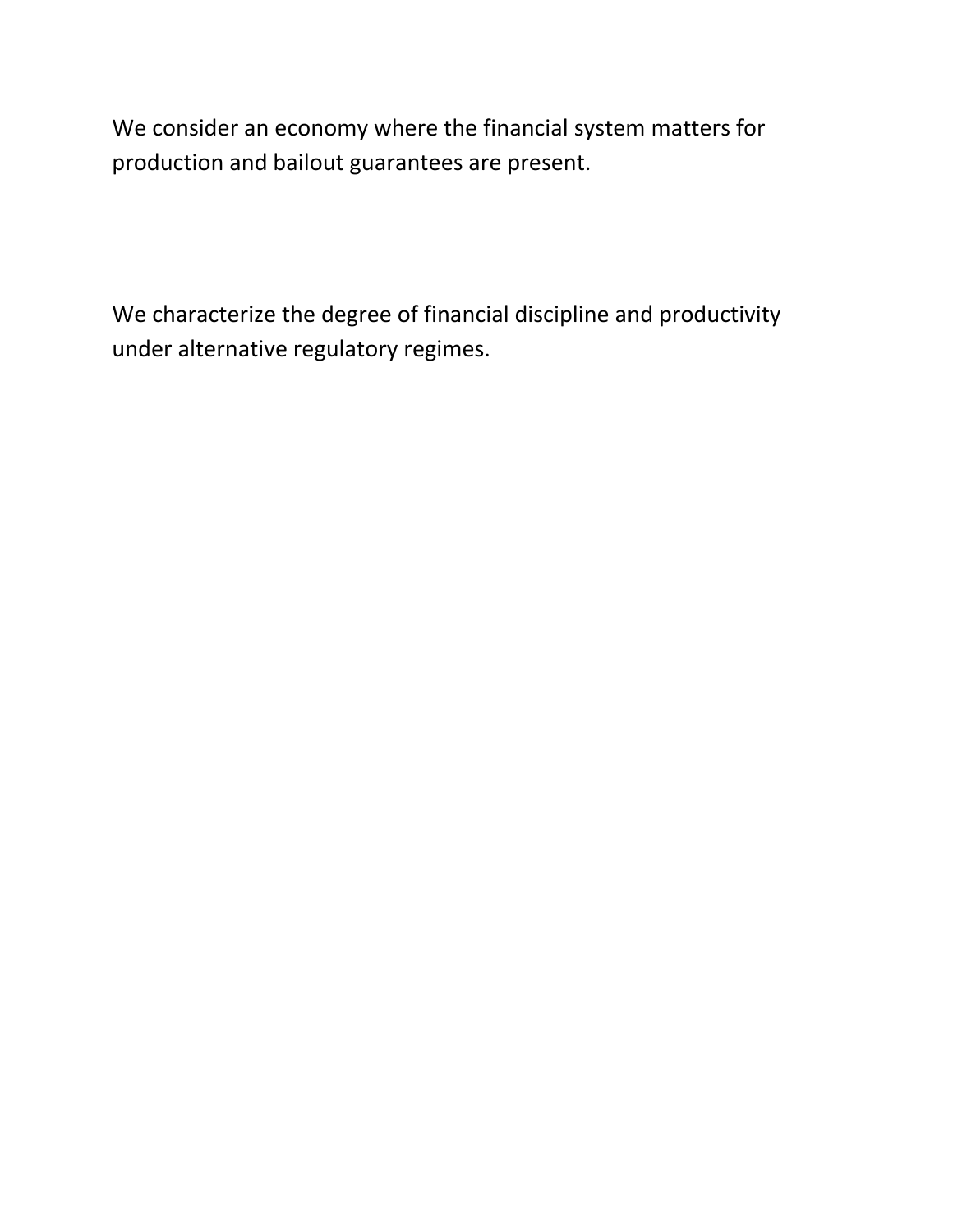Two states of nature next period: a good and a bad state.

Three production technologies:

**Safe**: positive NPV and never defaults

**Risky**: positive NPV but sometime defaults

**Inferior**: negative NPV

Two types of liabilities:

- i) **Standard debt**: The borrower must repay next period in all states. If she is unable to repay debt, she defaults
- ii) **Catastrophe Bonds**: promise to repay zero in the good state and a large amount in the bad state.

Two Imperfections:

- $i)$  contract enforceability problems $\rightarrow$ borrowing constraints A borrower can divert if she incurs a diversion cost.
- ii) Systemic bailout guarantees: if a majority defaults, a bailout is granted.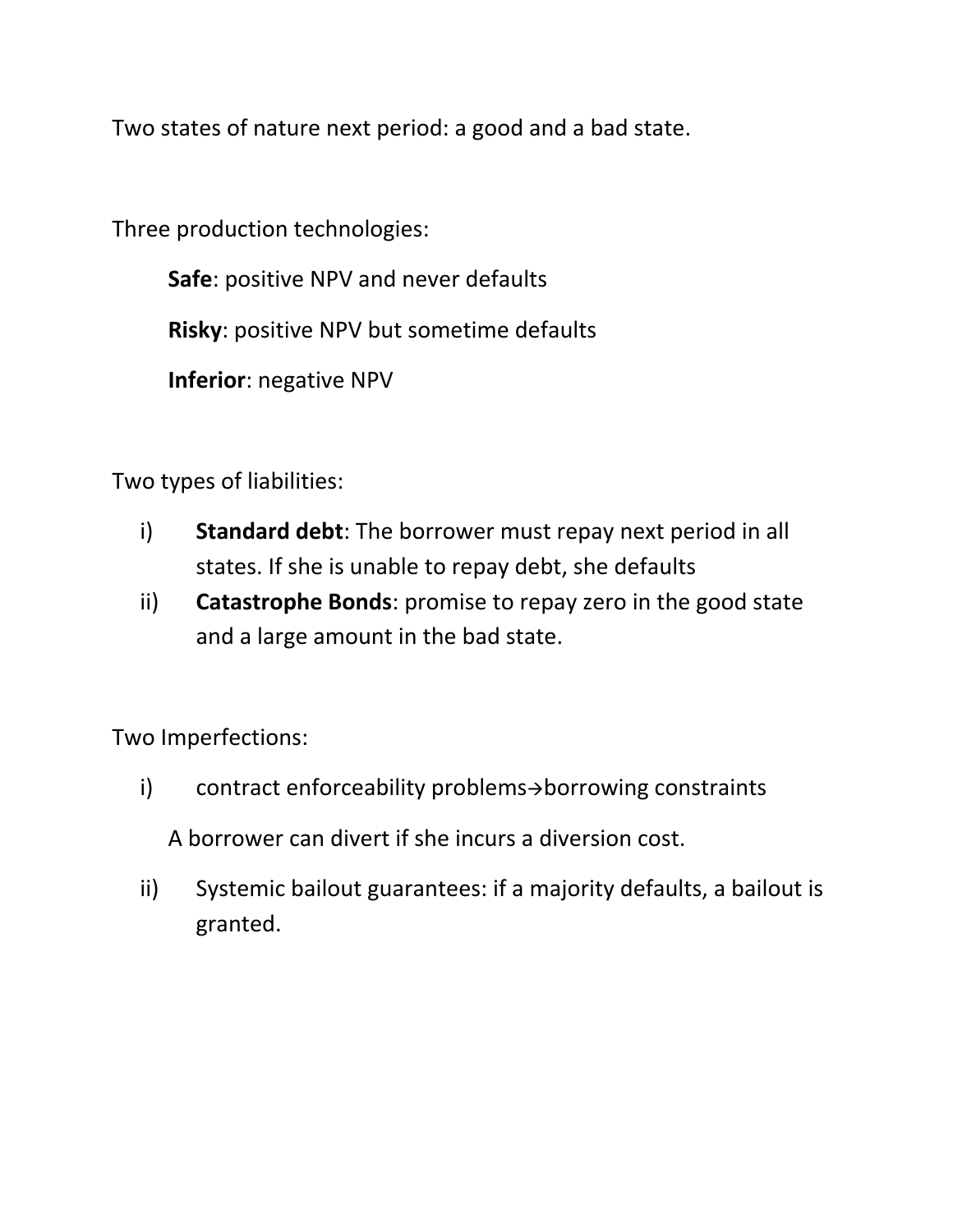Three regulatory regimes.

**Restrictive**: lenders can only lend to the entrepreneurs with access to the safe production technology, and only the issuance of standard debt is allowed.

**Liberalized**: it allows lenders to lend to any class of entrepreneur, but only allows the issuance of standard debt.

**Anything‐goes**: It restricts neither the class of borrowers nor the type of liabilities that can be issued.

The financial system performs its **disciplinary role** if lenders fund all entrepreneurs with positive NPV technologies, but fund neither entrepreneurs with a negative NPV technology nor diversion schemes.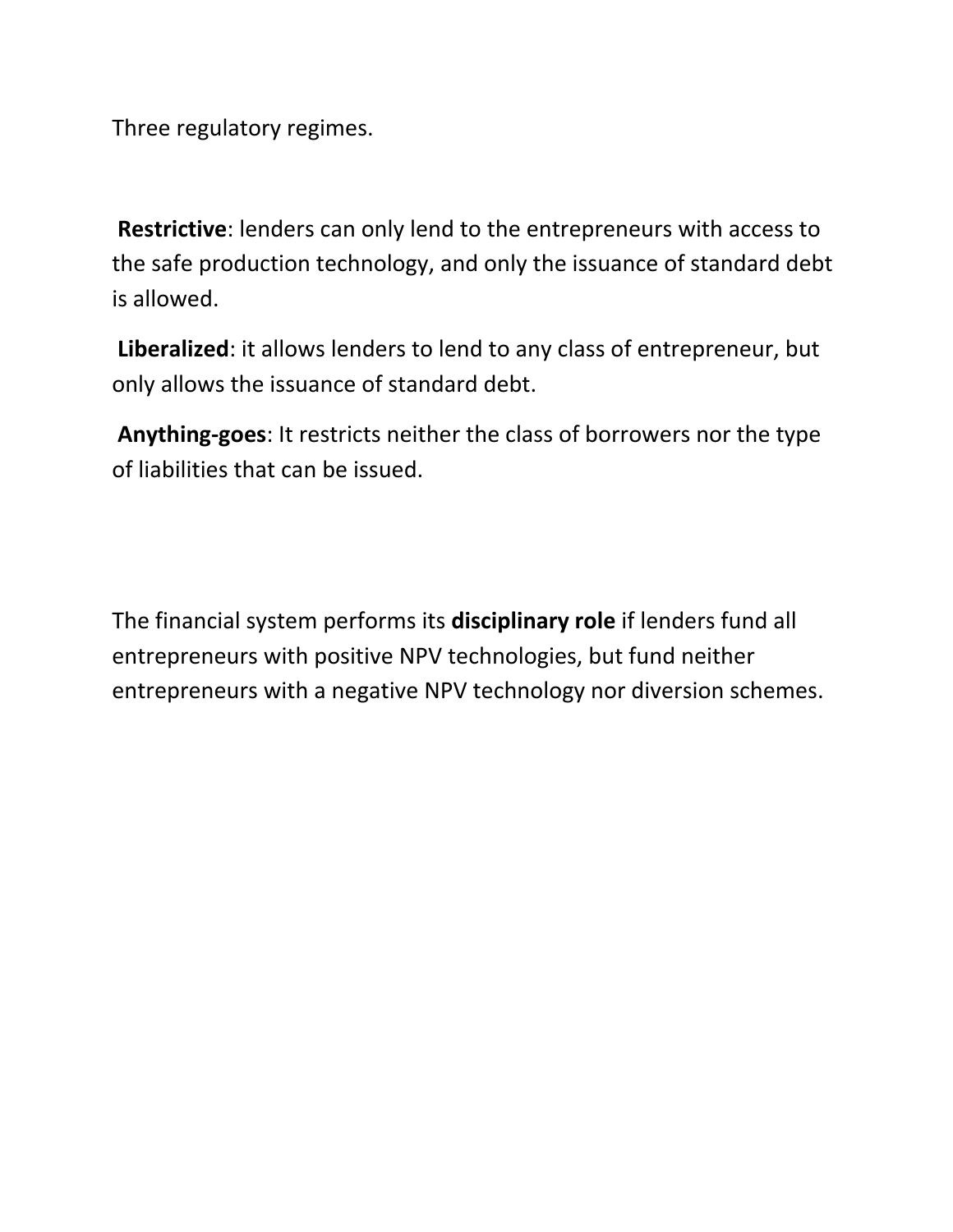**R1.** Under the restrictive regulatory regime the financial system performs its disciplinary role by imposing borrowing constraints that ensure diversion schemes are not profitable. Furthermore, bailout guarantees are never triggered.

**R2. Under the financially liberalized regime**‐‐that restricts liabilities to standard debt contracts‐‐the financial system performs its disciplinary role:

 ∙ Interest rates and borrowing constraints are such that negative NPV projects are not undertaken, while all entrepreneurs with positive NPV projects are funded and do not divert.

 ∙ **Systemic bailout guarantees do not undermine the disciplinary role of the financial system**: under standard debt, guarantees only relax the borrowing conditions of risky borrowers but induce neither the undertaking of negative NPV projects nor diversion.

3<sup>rd</sup>-generation crises occur under this regime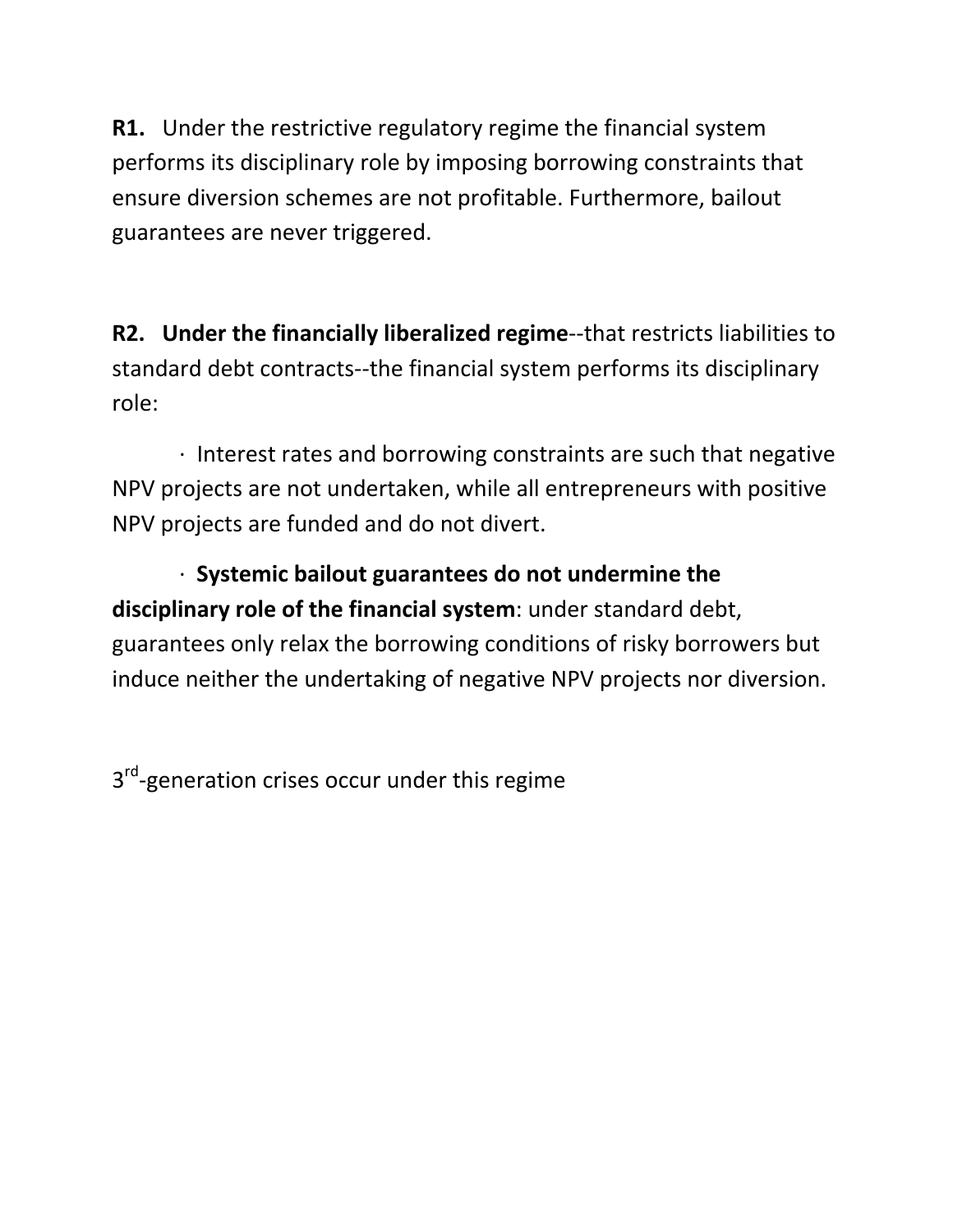**R3. In an anything‐goes regulatory regime**, where catastrophe bonds can be issued, **Financial discipline breaks down** if bailout guarantees are generous:

- i. negative NPV production technologies are funded;
- ii. entrepreneurs that would otherwise have zero likelihood of default, take on insolvency risk via an excessive issuance of catastrophe bonds.

 ∙ In the absence of generous bailout guarantees there is financial discipline: (i)only positive NPV technologies are funded; and (ii)all catastrophe bonds issued are repaid for sure by the issuer.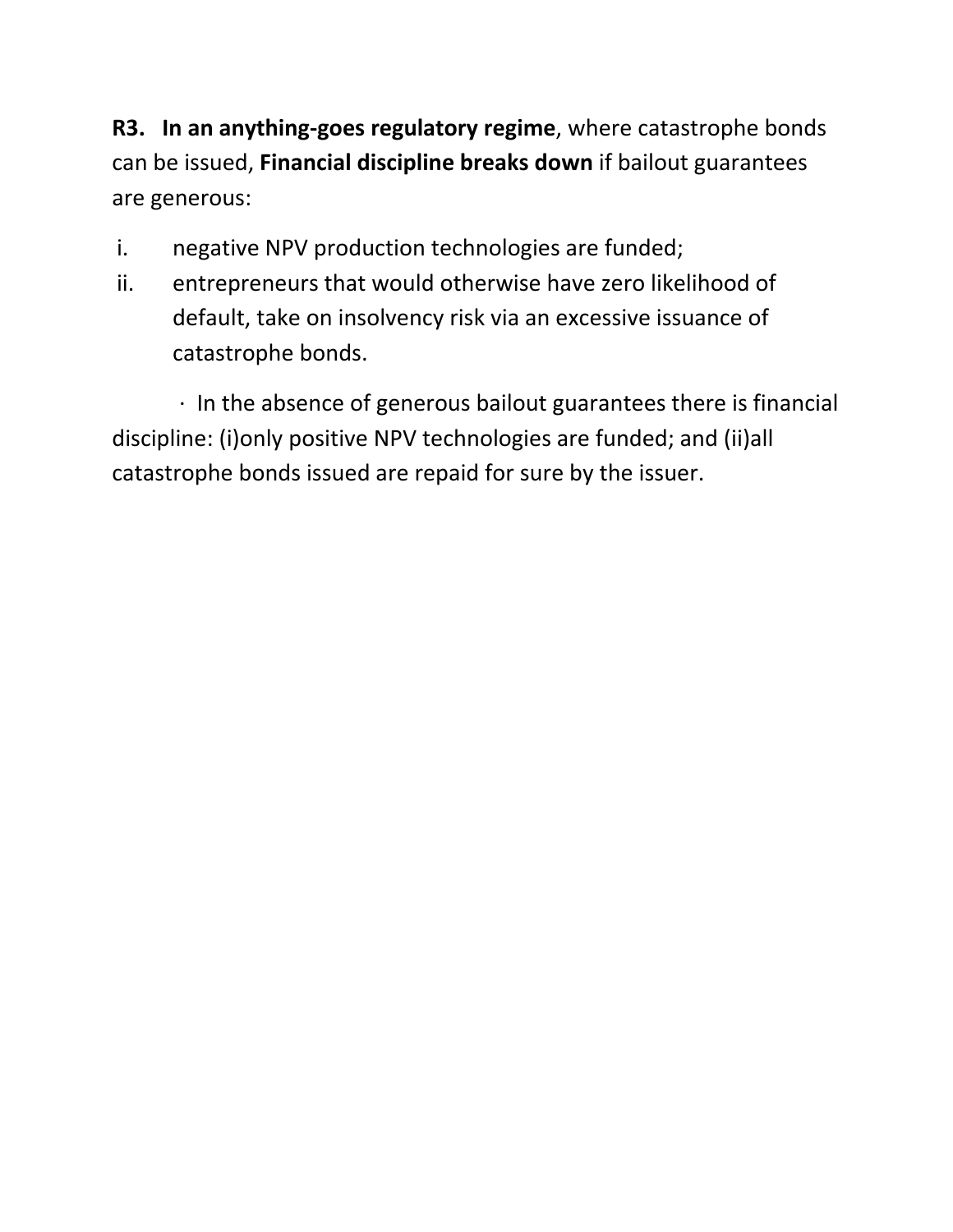## **Social efficiency**

In the financially constrained economy we have characterized, an increase in expected output comes about with the undertaking of insolvency risk and the consequent bailouts during default episodes. Thus, an appropriate criterion of social efficiency should consider **expected private profits net of expected bailout costs.**

## **R4.**

- 1. A shift from a repressed to a liberalized regime increases the incidence of financial crises, but it also increases social efficiency.
- 2. A shift from a liberalized to an anything‐goes regime with generous bailout guarantees generates financial black holes as the financial system stops imposing discipline into investment decisions:
	- (i) production technologies with negative NPV become funded;
	- (ii) entrepreneurs with access to positive NPV technologies‐‐even those that would have never defaulted under other regimes‐‐choose to take on insolvency risk by issuing excessive catastrophe bonds as a means to exploit the bailout guarantee.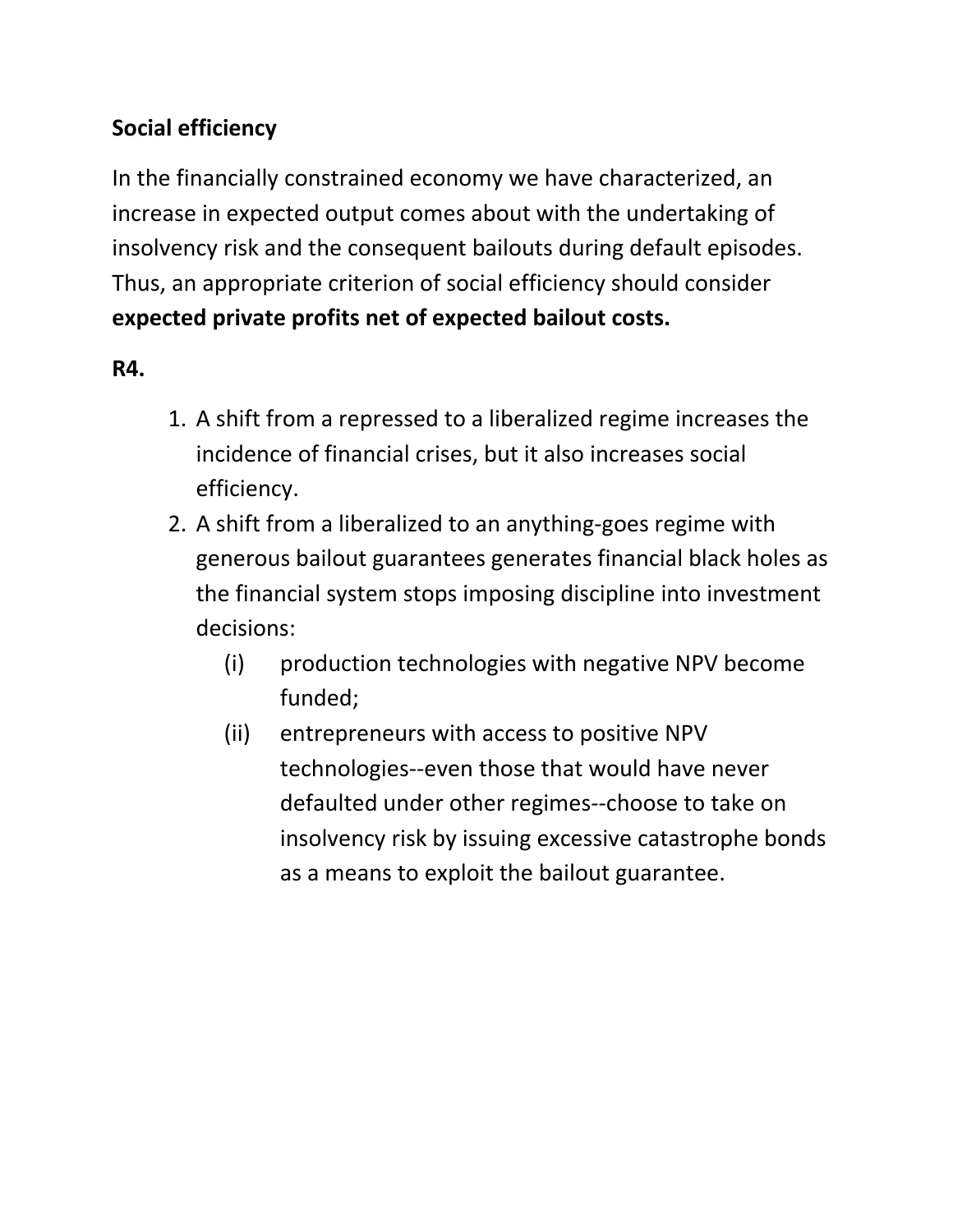Should financial regulation limit itself to the financial sector?

Should real sector "end‐users" be exempt of regulation regarding OTC derivatives?

Light regulation of end‐users opens the possibility of future **black holes.**

The strategy shift by safe entrepreneurs described above is not simply a theoretical curiosity. It captures the excessive issuance of currency puts by AAA‐rated companies in the boom preceding the 2008 crisis, such as Comercial Mexicana and Cemex in Mexico, and Aracruz in Brazil.